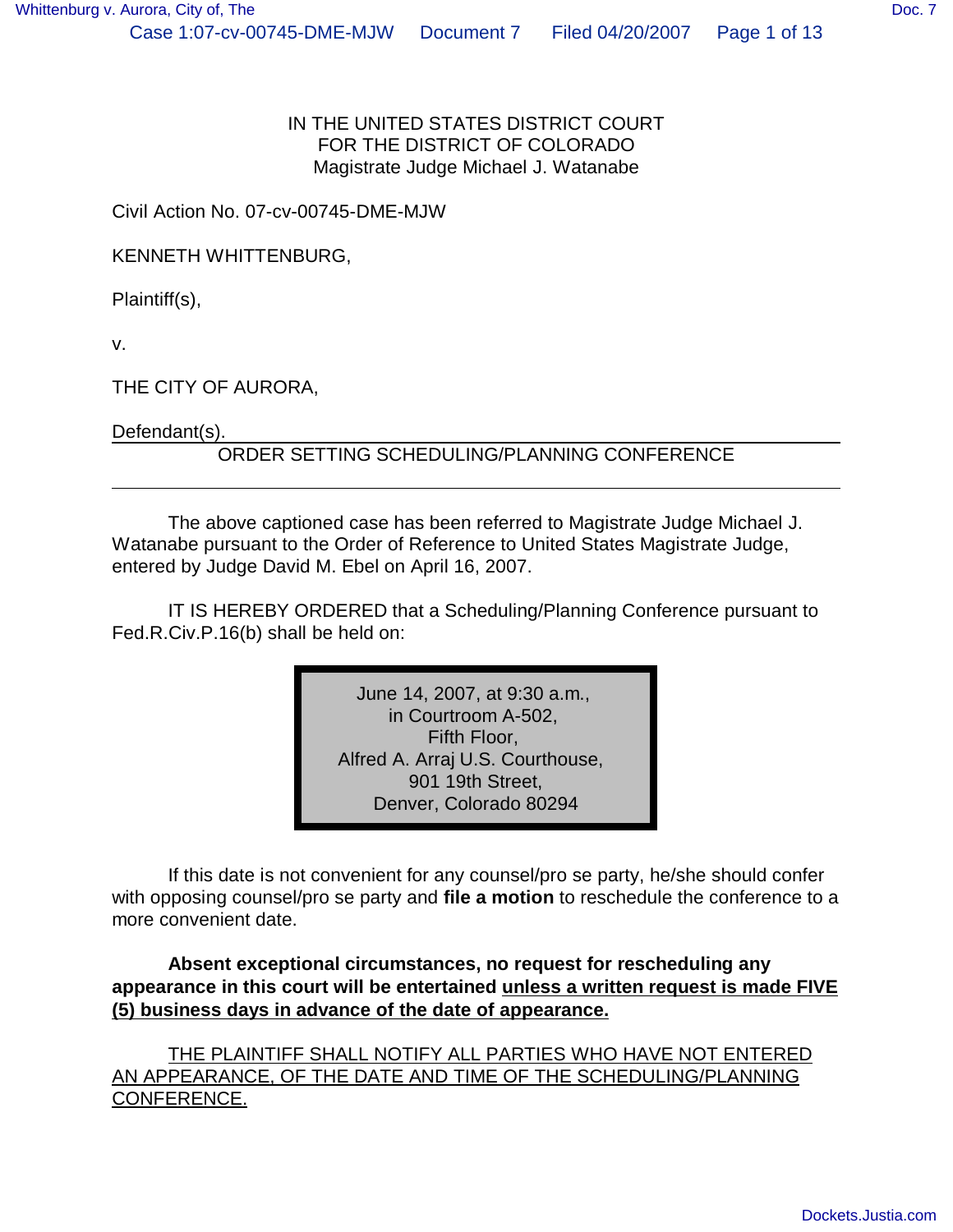IT IS ORDERED that counsel/pro se parties in this case shall hold a prescheduling conference meeting and prepare a proposed Scheduling Order in accordance with Fed.R.Civ.P.26(f) as amended, and D.C.COLO.LCivR 26.1 and App. F, on or before 21 days prior to scheduling conference. Pursuant to Fed.R.Civ.P.26(d), as amended, no discovery shall be sought until after the pre-scheduling conference meeting. No later than 5 days prior to the Scheduling/Planning Conference, counsel/pro se parties shall submit their proposed Scheduling Order **(in PDF)** in compliance with the ECF Filing Procedures. An additional copy shall be provided to chambers by e-mail with the subject line "Proposed Scheduling Order" and case number **(in WordPerfect or Word format)** to:

Watanabe Chambers@cod.uscourts.gov. In addition, on or before 14 days after the pre-scheduling conference meeting, the parties shall comply with the mandatory disclosure requirements of Fed.R.Civ.P.26(a)(1), as amended.

Counsel/pro se parties shall prepare the proposed Scheduling Order in accordance with the form which may be downloaded in richtext format from the forms section of the Court's website at www.cod.uscourts.gov, and are also attached to this document. Instructions for downloading the formats are posted in the forms section of the website. Parties who are *pro se* or do not have access to the internet may visit the Clerk's Office in Alfred A. Arraj U.S. Courthouse, 901 19th Street, Room A-105, Denver, Colorado. (The Clerk's Office telephone number is (303) 844-3433.) Scheduling Orders prepared by parties not represented by counsel, or without access to ECF, shall be submitted on paper.

IT IS FURTHER ORDERED that at least five (5) days prior to the Scheduling/ Planning Conference, counsel/pro se parties shall each submit a brief Confidential Settlement Statement to the Magistrate Judge **ONLY**, outlining the facts and issues involved in the case, and the possibilities for settlement, including any settlement authority from the client. ECF participants shall submit their Confidential settlement statements to chambers with a subject line "Confidential Settlement Statement" and the case number to: Watanabe\_Chambers@cod.uscourts.gov. (The Confidential Settlement Statement should be in PDF format and sent as an attachment to the email.) Counsel should be prepared to discuss settlement at the Scheduling/Planning Conference and should obtain settlement authority from the client, or have the client available either in person or by telephone. Confidential Settlement Statements prepared by parties not represented by counsel, or without access to ECF, shall be submitted on paper.

All out-of-state counsel shall comply with D.C.COLO.LCivR 83.3 prior to the Scheduling/Planning Conference.

It is the responsibility of counsel to notice the court of their entry of appearance, notice of withdrawal, notice of substitution of counsel, or notice of change of counsel's address, e-mail address, or telephone number by complying with the ECF Procedures and, filing the appropriate document with the court.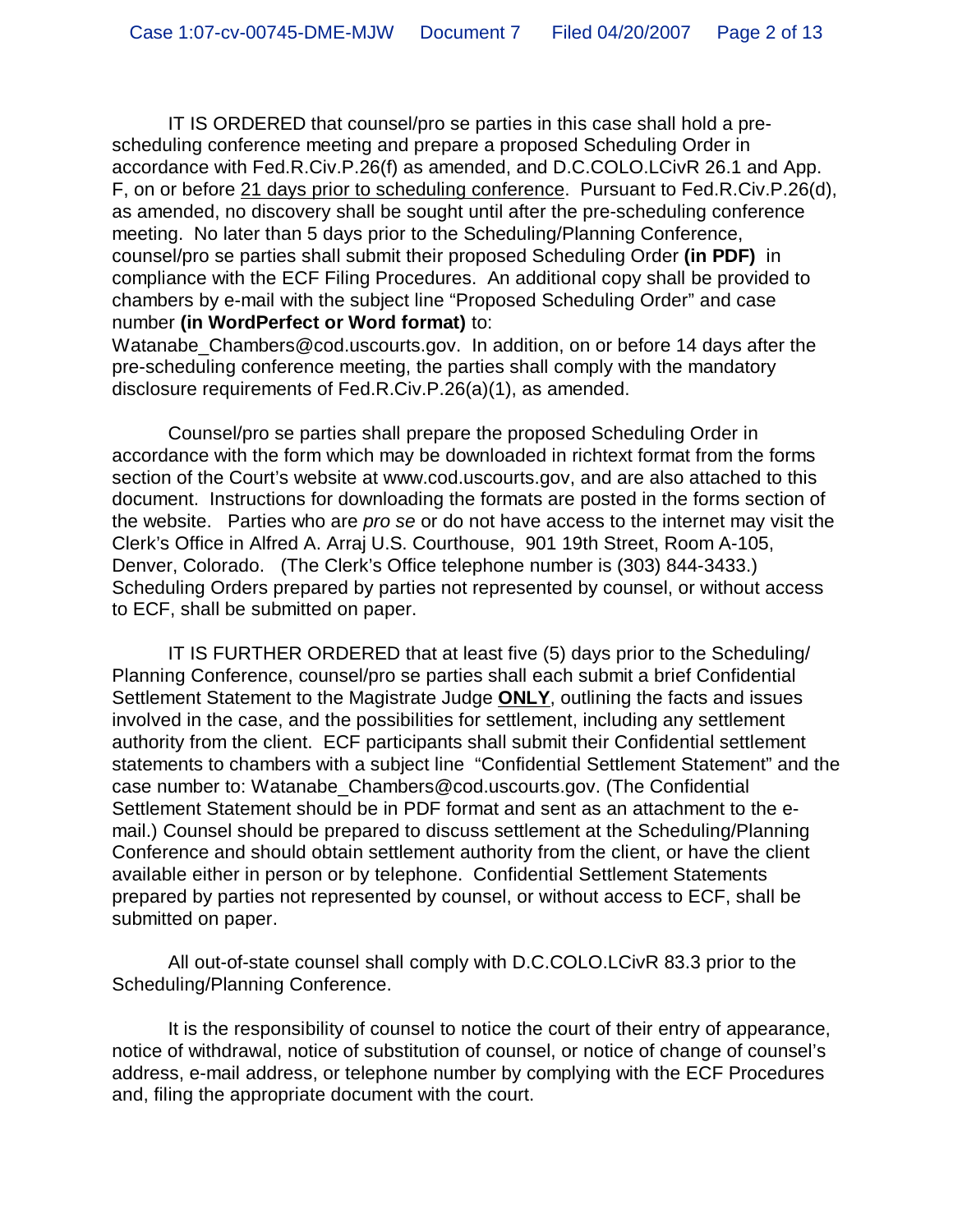Please remember that **everyone** seeking entry into the Alfred A. Arraj United States Courthouse will be required to show valid photo identification. See D.C.COLO.LCivR 83.2B. Failure to comply with this requirement will result in denial of entry into the Alfred A. Arraj United States Courthouse.

DONE AND SIGNED THIS 20<sup>th</sup> DAY OF APRIL, 2007

BY THE COURT:

s/Michael J. Watanabe MICHAEL J. WATANABE United States Magistrate Judge

mjw/det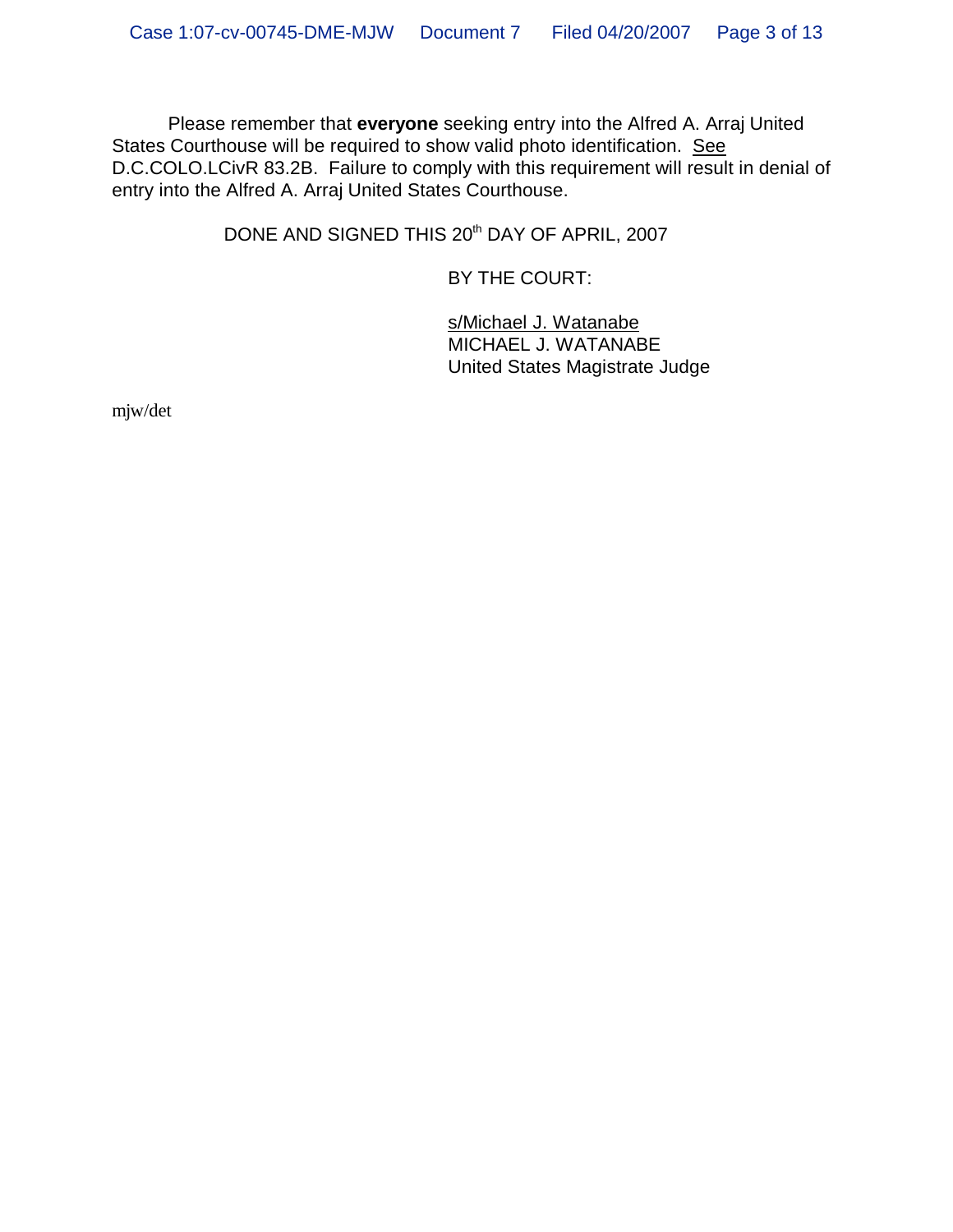Atch 1

**Appendix F**

#### **INSTRUCTIONS FOR PREPARATION OF SCHEDULING ORDER**

When the court has set a scheduling conference pursuant to Fed. R. Civ. P. 16 and D.C.COLO.LCivR 16.1 and 16.2, a scheduling order shall be prepared in accordance with these instructions. The rule 26(f) meeting shall be held at least 21 days before the proposed scheduling order is due to be tendered. The disclosures required by Fed. R. Civ. P. 26(a)(1) shall be exchanged at or within 14 days after the rule 26(f) meeting. Do not file any disclosure statements with the court.

Five days before the scheduling conference (see Fed. R. Civ. P. 6 for all computations of time), counsel are to tender a proposed scheduling order which shall include the signatures of counsel and *pro se* parties and shall provide for approval by the court as specified on the attached form. Counsel and *pro se* parties should try, in good faith, to agree upon matters covered in the scheduling order. Any area of disagreement should be set forth with a brief statement concerning the basis for the disagreement. The parties should expect that the court will make modifications in the proposed scheduling order and will want to discuss all issues affecting management of the case.

D.C.COLO.LCivR 72.2 authorizes magistrates judges to exercise jurisdiction of civil matters upon the consent of the parties. If all parties have consented to the exercise of jurisdiction by a magistrate judge pursuant to D.C.COLO.LCivR 72.2, the "Notice of Availability of a United States Magistrate Judge to Exercise Jurisdiction and Consent to the Exercise of Jurisdiction by a United States Magistrate Judge" form and a proposed order of reference are to be filed promptly with the Clerk of the Court and the consent indicated in section 6. of the proposed scheduling order. Note that D.C.COLO.LCivR 72.2D. provides, in part: "Written consent to proceed before a magistrate judge must be filed no later than ten days after the discovery cut-off date. In cases not requiring discovery, the parties shall have 40 days from the filing of the last responsive pleading to file their unanimous consent." Refer to D.C.COLO.LCivR 72.2F. if all parties have not been served or in the event additional parties are added after the scheduling conference.

Listed on the following pages is the format for the proposed scheduling order. The bracketed and italicized information on the form explains what the court expects. **Scheduling orders shall be double-spaced in accordance with D.C.COLO.LCivR 10.1E., even though the instructions in the following format for the proposed scheduling order are single-spaced.**

**PARTIES AND COUNSEL ARE DIRECTED TO THE COURT'S WEBSITE, http://www.cod.uscourts.gov/Dindex.htm, FOR ITS LOCAL RULES AND THE GENERAL PROCEDURES OF EACH JUDICIAL OFFICER.** (Rev. 06/01/06)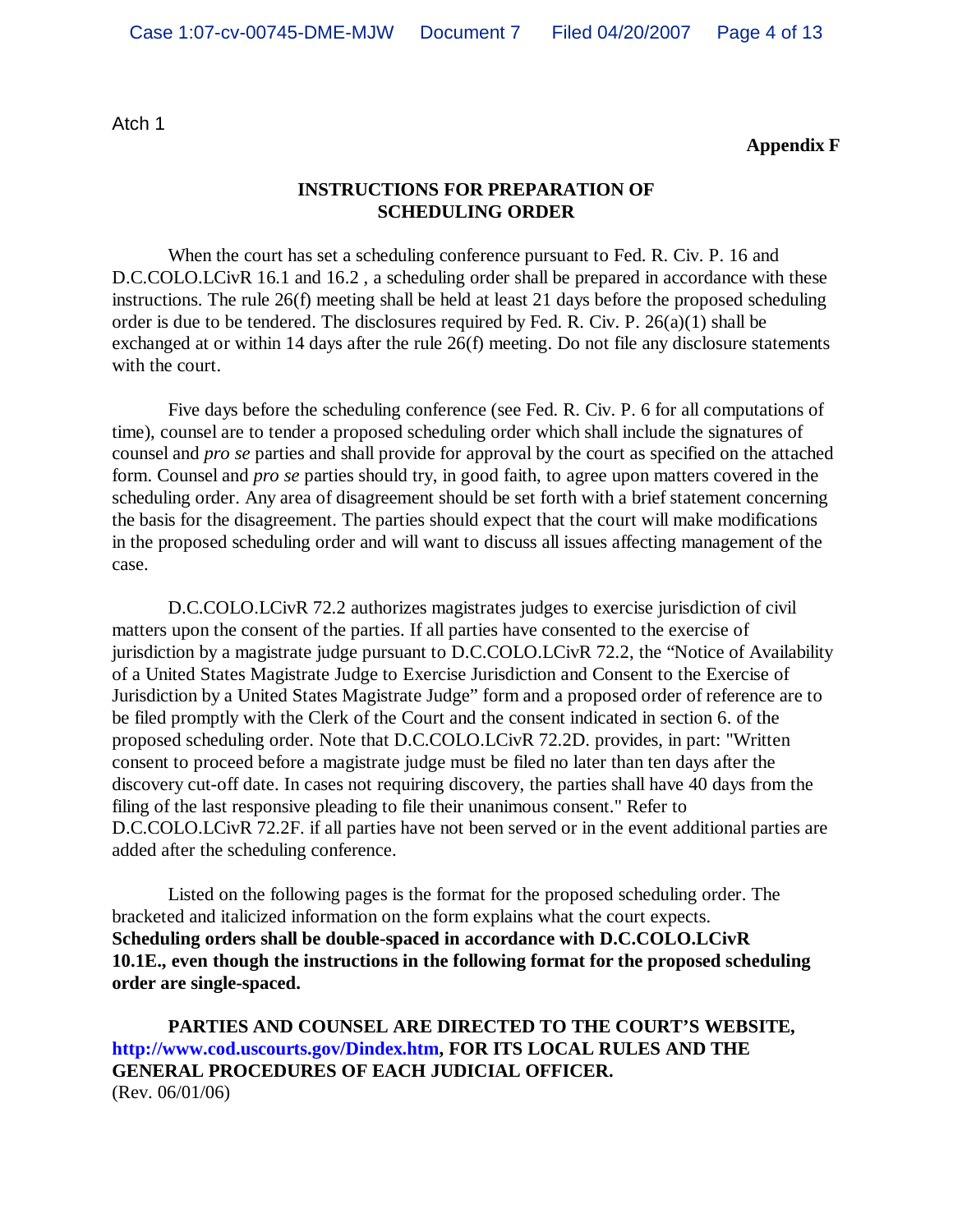Atch 2

# **IN THE UNITED STATES DISTRICT COURT FOR THE DISTRICT OF COLORADO**

Civil Action No.

Plaintiff(s),

v.

Defendant(s).

# **SCHEDULING ORDER**

# **1. DATE OF CONFERENCE AND APPEARANCES OF COUNSEL AND** *PRO SE* **PARTIES**

*[Provide the date of the conference and the names, addresses, and telephone numbers of counsel for each party and each* pro se *party. Identify by name the party represented by each counsel.]*

#### **2. STATEMENT OF JURISDICTION**

*[Provide a concise statement of the basis for subject matter jurisdiction with appropriate statutory citations. If jurisdiction is denied, give the specific reason for the denial.]*

### **3. STATEMENT OF CLAIMS AND DEFENSES**

- *a. Plaintiff(s):*
- *b. Defendant(s):*
- *c. Other Parties:*

*[Provide concise statements of all claims or defenses. Each party, in light of formal or informal discovery undertaken thus far, should take special care to eliminate*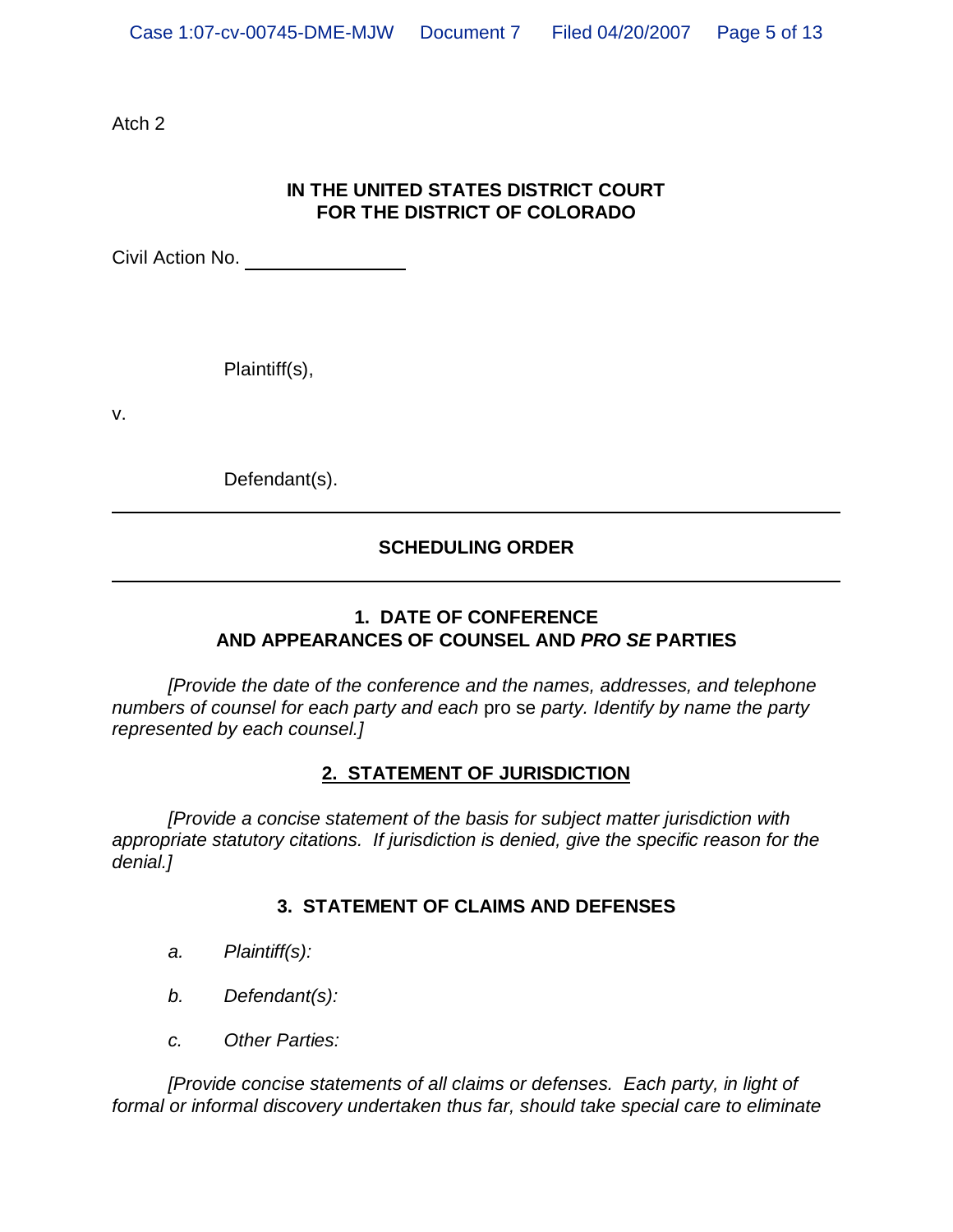*frivolous claims or defenses. Fed. R. Civ. P. 16(c)(1), 11. Do not summarize the pleadings. Statements such as "defendant denies the material allegations of the complaint" are not acceptable.]*

### **4. UNDISPUTED FACTS**

The following facts are undisputed:

*[When the parties have their rule 26(f) meeting, they should make a goodfaith attempt to determine which facts are not in dispute.]*

### **5. COMPUTATION OF DAMAGES**

*[Include a computation of all categories of damages sought and the basis and theory for calculating damages. See Fed. R. Civ. P. 26(a)(1)(C). This should include the claims of all parties. It should also include a description of the economic damages, non-economic damages, and physical impairment claimed, if any.]*

### **6. REPORT OF PRECONFERENCE DISCOVERY AND MEETING UNDER FED. R. CIV. P. 26(f)**

a. Date of rule 26(f) meeting.

b. Names of each participant and party he/she represented.

c. Proposed changes, if any, in timing or requirement of disclosures under Fed. R. Civ. P. 26(a)(1).

d. Statement as to when rule 26(a)(1) disclosures were made or will be made.

*[If a party's disclosures were not made within the time provided in Fed. R. Civ. P. 26(a)(1), the party must provide here an explanation showing good cause for the omission.]*

e. Statement concerning any agreements to conduct informal discovery, including joint interviews with potential witnesses, exchanges of documents, and joint meetings with clients to discuss settlement. If there is agreement to conduct joint interviews with potential witnesses, list the names of such witnesses and a date and time for the interview which has been agreed to by the witness, all counsel, and all *pro se* parties.

f. Statement as to whether the parties anticipate that their claims or defenses will involve extensive electronically stored information, or that a substantial amount of disclosure or discovery will involve information or records maintained in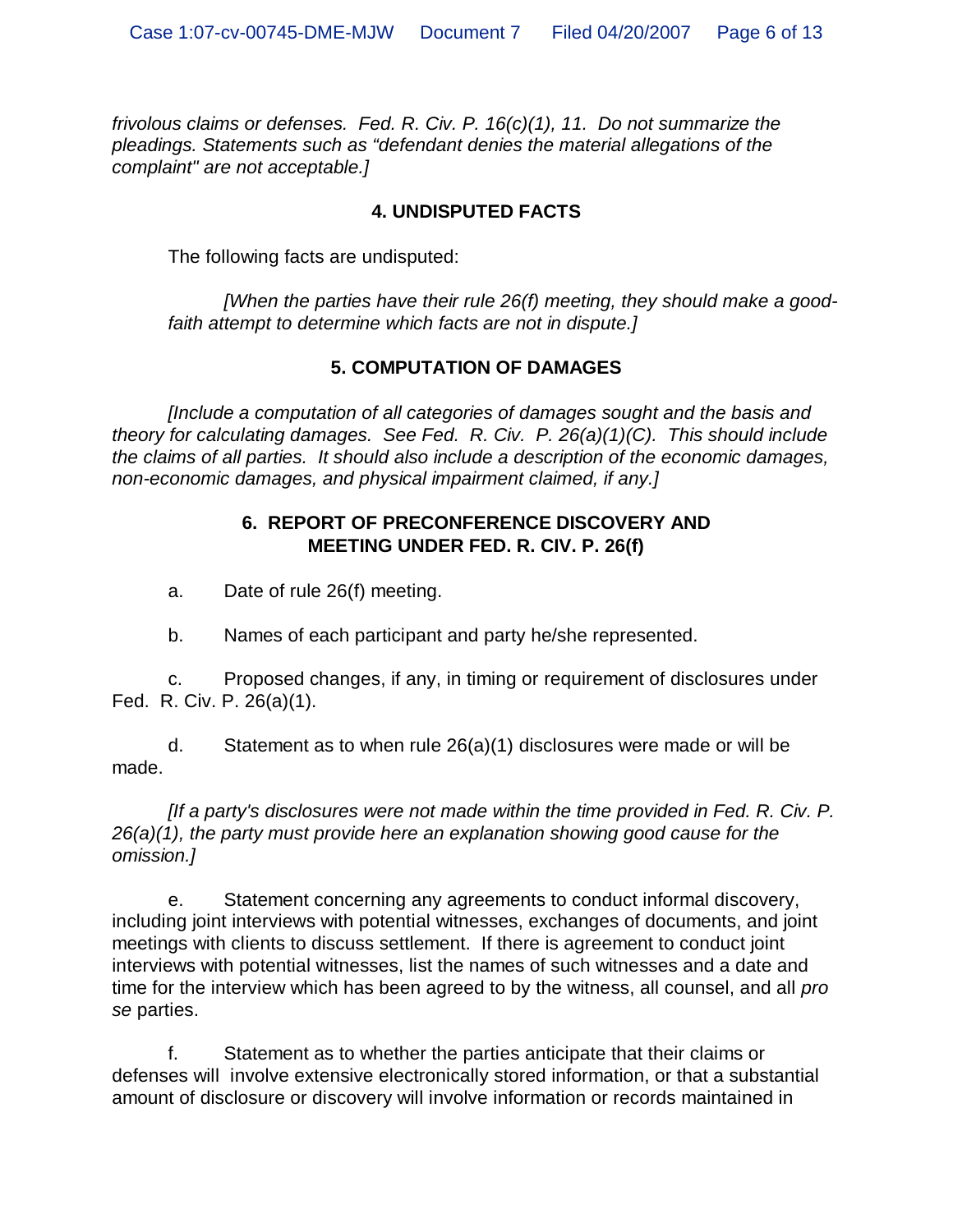electronic form. In those cases, the parties must indicate what steps they have taken or will take to (i) preserve electronically stored information; (ii) facilitate discovery of electronically stored information;(iii) limit associated discovery costs and delay; and (iv) avoid discovery disputes relating to electronic discovery. Describe any agreements the parties have reached for asserting claims of privilege or of protection as trialpreparation materials after production of computer-generated records.

*[When the parties have their Rule 26(f) meeting, they must discuss any issues relating to the disclosure and discovery of electronically stored information, including the form of production, and also discuss issues relating to the preservation of electronically stored information, communications, and other data. At the Rule 26(f) conference, the parties should make a good faith effort to agree on a mutually acceptable format for production of electronic or computer-based information. In advance of the Rule 26(f) meeting, counsel should carefully investigate their client's information management system so that they are knowledgeable as to its operation, including how information is stored and how it can be retrieved.]*

### **7. CONSENT**

*[Pursuant to D.C.COLO.LCivR 72.2, all full-time magistrate judges in the District of Colorado are specially designated under 28 U.S.C. §636(c)(1) to conduct any or all proceedings in any jury or nonjury civil matter and to order the entry of judgment. Upon consent of the parties and an order of reference from the district judge, the magistrate judge assigned the case under 28 U.S.C. § 636(a) and (b) will hold the scheduling conference and retain settlement jurisdiction, whereas pretrial case management, jurisdiction of dispositive motions, and trial will be assigned to the magistrate judge drawn at random under D.C.COLO.LCivR 72.2.]*

*[Indicate below the parties' consent choice.]*

All parties *[have or have not]* consented to the exercise of jurisdiction of a magistrate judge.

### **8. CASE PLAN AND SCHEDULE**

a. Deadline for Joinder of Parties and Amendment of Pleadings:

*[Set time period within which to join other parties and to amend all pleadings. This portion of the scheduling order relates to timing only. It does not eliminate the necessity to file an appropriate motion and to otherwise comply with Fed. R. Civ. P. 15. Unless otherwise ordered in a particular case, for good cause, these dates should be no later than 45 days after the date of the scheduling conference, so as to minimize the possibility that late amendments and joinder of parties will precipitate requests for extensions of discovery cutoff, final pretrial conference, and dispositive motion dates. Counsel and* pro se *parties should plan discovery so that discovery designed to identify*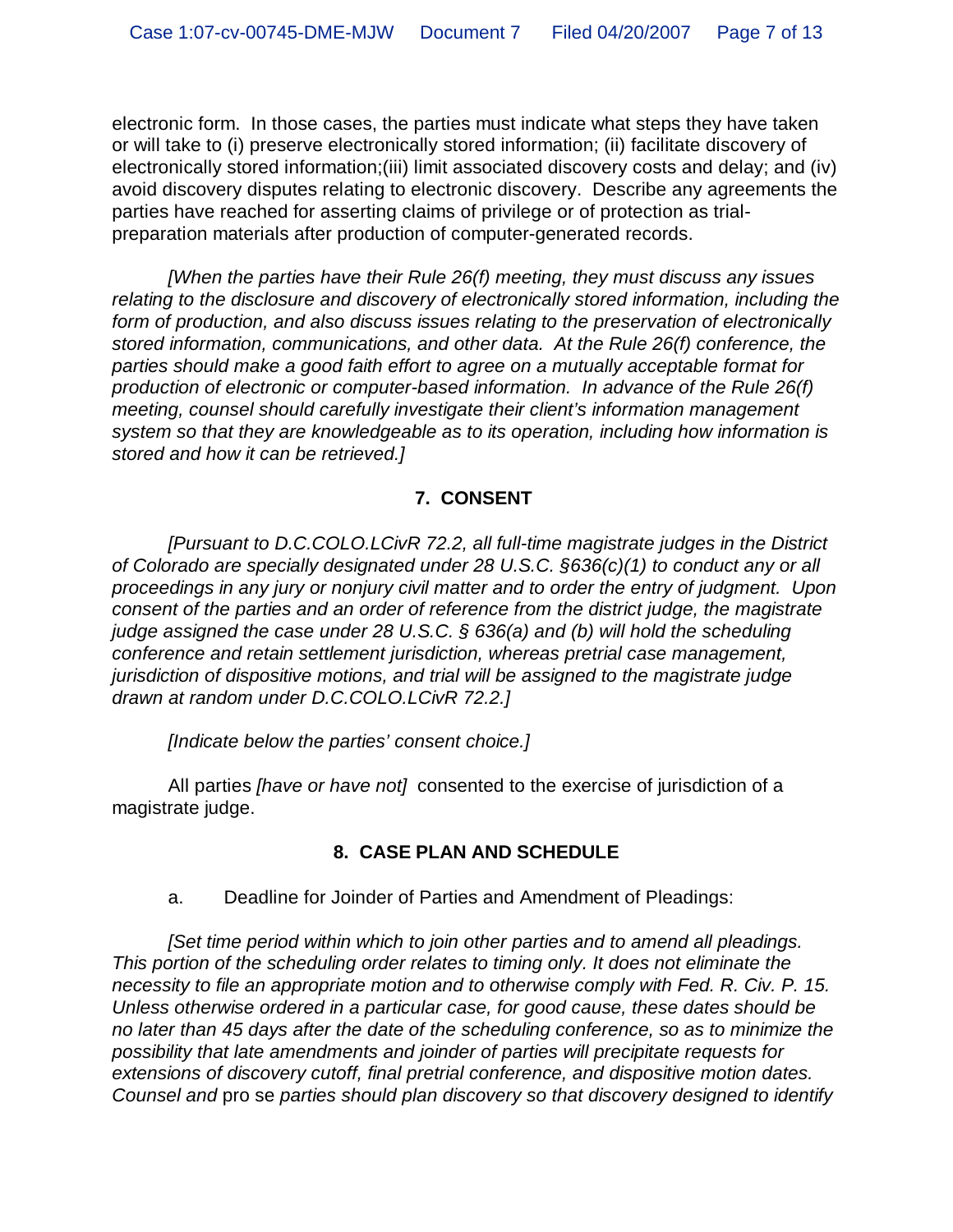*additional parties or claims is completed before these deadlines.]*

b. Discovery Cut-off:

c. Dispositive Motion Deadline:

*[Set time periods in which discovery is to be completed and dispositive motions are to be filed.]*

d. Expert Witness Disclosure

*[(1) State anticipated fields of expert testimony, if any.*

*(2) State any limitations proposed on the use or number of expert witnesses.*

*(3) The parties shall designate all experts and provide opposing counsel and any pro se party with all information specified in Fed. R. Civ. P. 26(a)(2) on or before \_\_\_\_\_\_\_\_\_\_\_\_\_\_\_\_\_\_, 200\_\_.*

*(4) The parties shall designate all rebuttal experts and provide opposing counsel and any pro se party with all information specified in Fed. R. Civ. P. 26(a)(2) on or before \_\_\_\_\_\_\_\_\_\_\_\_\_\_\_, 200\_\_.*

*(5) Notwithstanding the provisions of Fed. R. Civ. P. 26(a)(2)(B), no exception to the requirements of the rule will be allowed by stipulation of the parties unless the stipulation is approved by the court.]*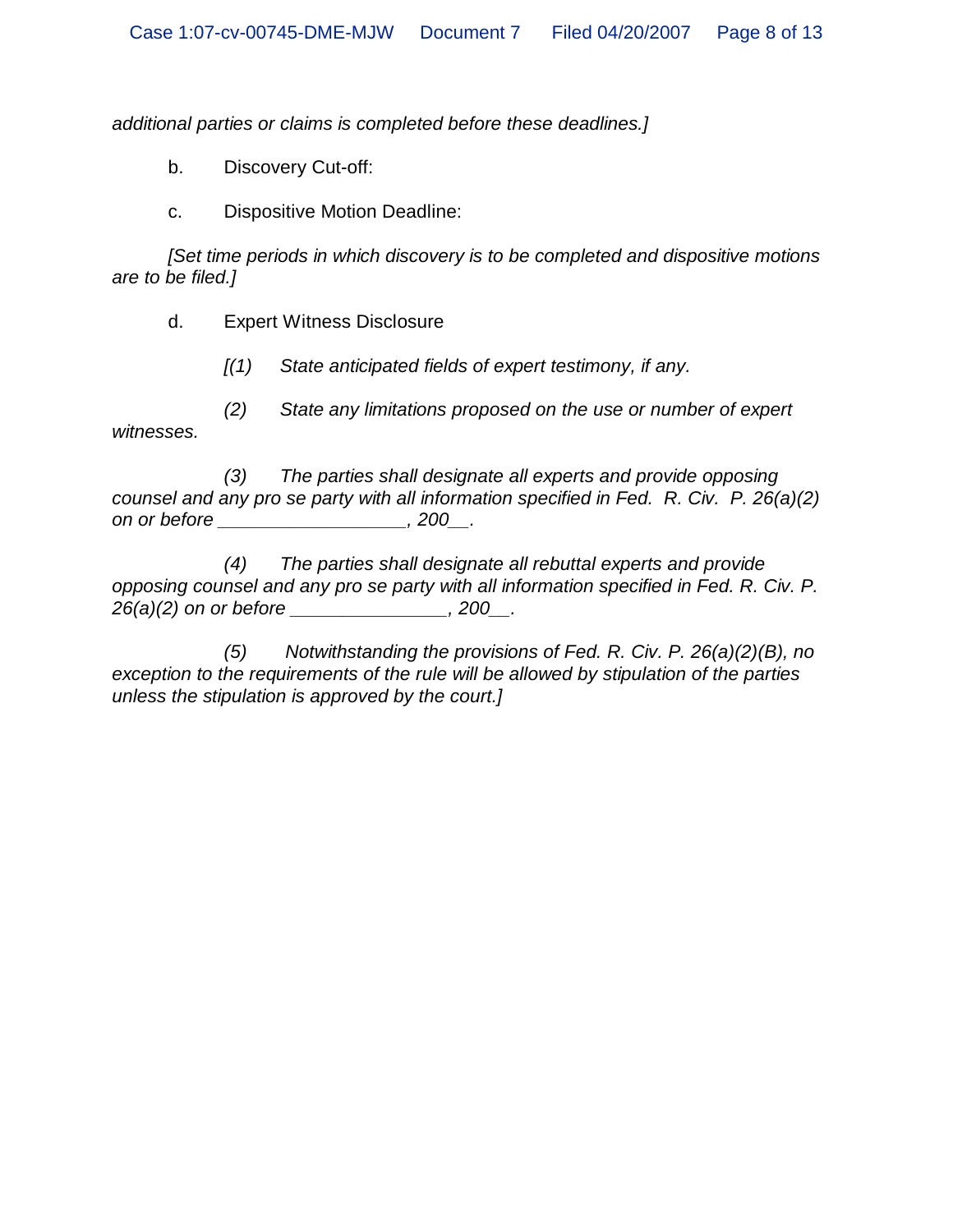(FOR CASES ASSIGNED TO JUDGE NOTTINGHAM, PLEASE ADD PARAGRAPH (6) BELOW)

*(6) This Scheduling Order requires rule 26(a)(2)(B) reports from any person who will provide expert testimony – including, for example, a treating physician – except that a treating physician's report need not contain a recitation of compensation paid to the physician or a list of other cases in which the physician has given testimony. See Fed.R.Civ.P. 26(a)(2) advisory committee's note ("requirement of written report may be . . . imposed upon additional persons who will provide opinions under [r]ule 702".)*

(FOR ALL OTHER JUDGES' CASES, PLEASE CONTINUE WITH PARAGRAPH e.)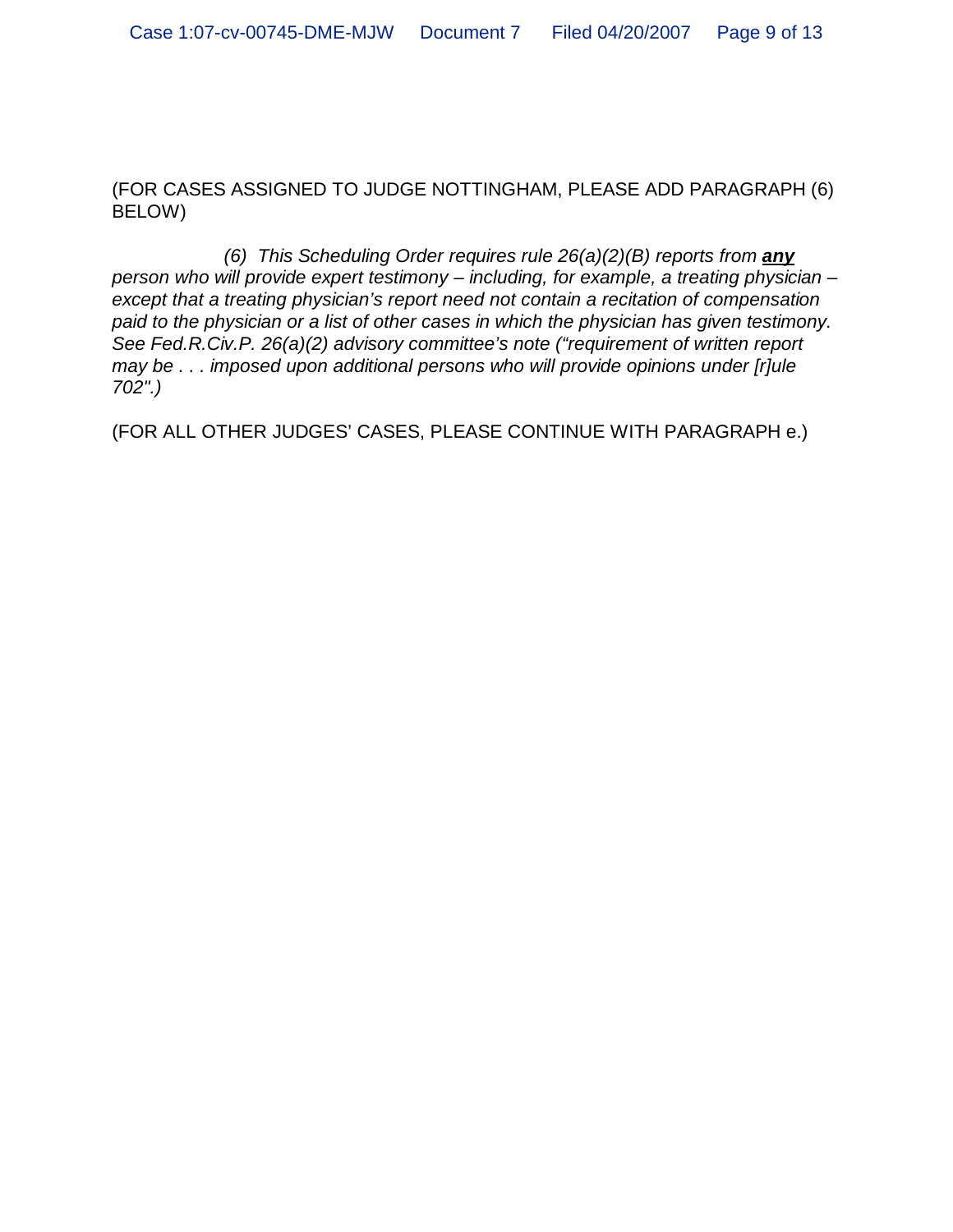#### e. Deposition Schedule:

| Name of Deponent | Date of Deposition | Time of Deposition Expected Length of Deposition |
|------------------|--------------------|--------------------------------------------------|
|                  |                    |                                                  |
|                  |                    |                                                  |
|                  |                    |                                                  |
|                  |                    |                                                  |

*[List the names of persons to be deposed and a schedule of any depositions to be taken, including (i) a good faith estimate of the time needed for the deposition and (ii) time(s) and date(s)for the deposition which have been agreed to by the deponent and persons signing the scheduling order. The parties must comply with the notice and scheduling requirements set forth in D.C.COLO.LCivR 30.1.]*

f. Interrogatory Schedule

*[Set a schedule for the submission of and response to written interrogatories, if any are desired.]*

g. Schedule for Request for Production of Documents

*[Set a schedule for the submission of and response to requests for documents, if any are desired.]*

h. Discovery Limitations:

(1) Any limits which any party wishes to propose on the number of depositions.

(2) Any limits which any party wishes to propose on the length of depositions.

(3) Modifications which any party proposes on the presumptive numbers of depositions or interrogatories contained in the federal rules.

(4) Limitations which any party proposes on number of requests for production of documents and/or requests for admissions.

*[At the rule 26(f) meeting, the parties should make a good-faith attempt to agree to limit the number of depositions, interrogatories, requests for admissions, and requests for production. In the majority of cases, the parties should anticipate that the court will adopt the numerical limitations on depositions and interrogatories established in Fed. R. Civ. P. 30(a)(2)(A), 33.]*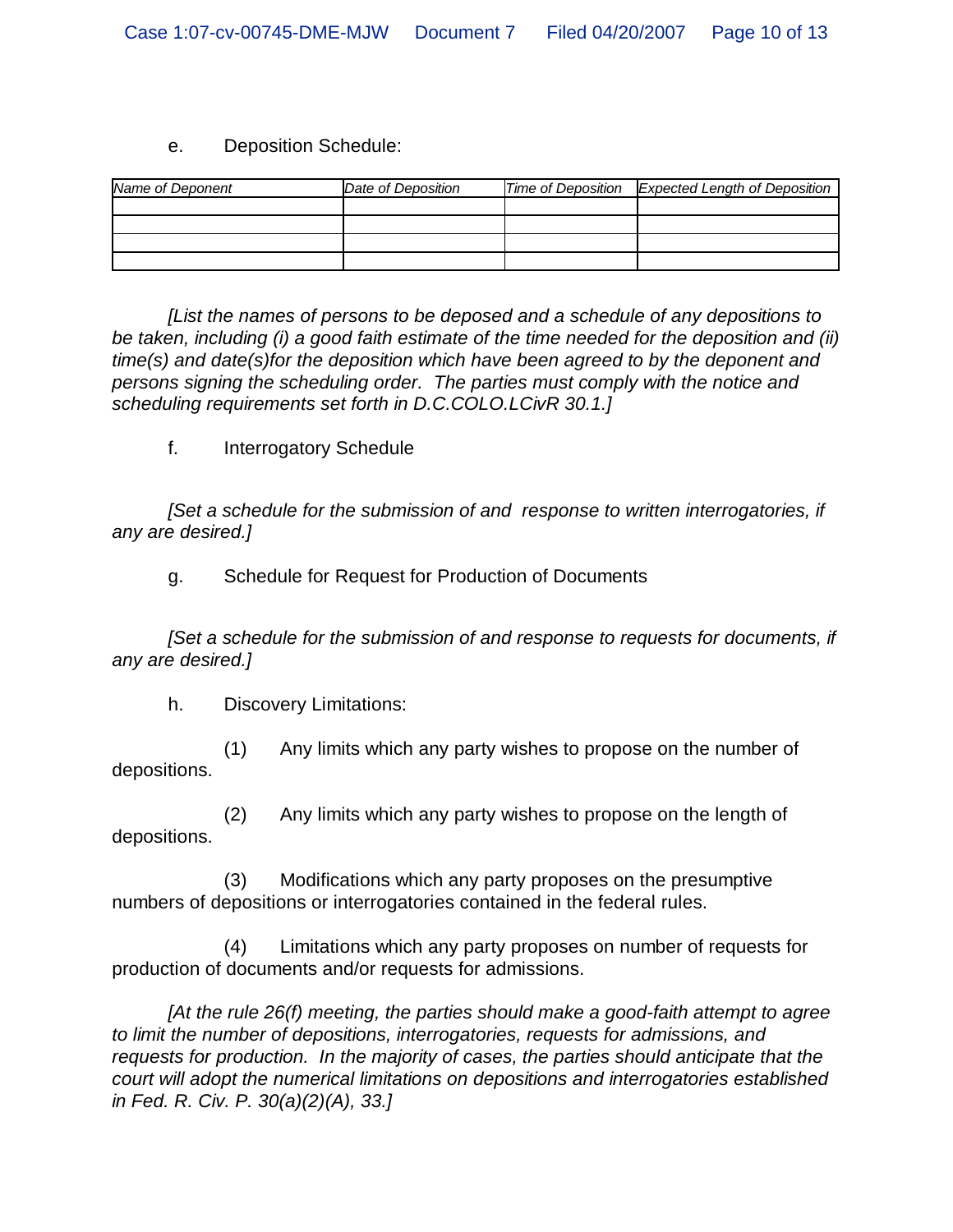#### (5) Other Planning or Discovery Orders

*[Set forth any other proposed orders concerning scheduling or discovery. For example, the parties may wish to establish specific deadlines for submitting protective orders or for filing motions to compel.]*

#### **9. SETTLEMENT**

*[The parties must certify here that, as required by Fed. R. Civ. P. 26(f), they have discussed the possibilities for a prompt settlement or resolution of the case by alternate dispute resolution. They must also report the result of any such meeting, and any similar future meeting, to the magistrate judge within ten days of the meeting.]*

#### **10. OTHER SCHEDULING ISSUES**

a. A statement of those discovery or scheduling issues, if any, on which counsel, after a good-faith effort, were unable to reach an agreement.

b. Anticipated length of trial and whether trial is to the court or jury.

### **11. DATES FOR FURTHER CONFERENCES**

*[The magistrate judge will complete this section at the scheduling conference if he or she has not already set deadlines by an order filed before the conference.]*

a. A settlement conference will be held on\_\_\_\_\_\_\_\_\_\_\_\_\_\_\_\_\_\_\_\_\_\_\_\_ at  $\_$  o'clock  $\_$ .m.

It is hereby ordered that all settlement conferences that take place before the magistrate judge shall be confidential.

- ( ) *Pro se* parties and attorneys only need be present.
- ( ) *Pro se* parties, attorneys, and client representatives with authority to settle must be present. (NOTE: This requirement is not fulfilled by the presence of counsel. If an insurance company is involved, an adjustor authorized to enter into settlement must also be present.)
- ( ) Each party shall submit a Confidential Settlement Statement to the magistrate judge on or before the section of continuing the facts and issues, as well as the strengths and weaknesses of their case.

b. Status conferences will be held in this case at the following dates and times: \_\_\_\_\_\_\_\_\_\_\_\_\_\_\_\_\_\_\_\_\_\_\_\_\_\_\_\_\_\_\_\_\_\_\_\_\_\_\_\_\_\_\_\_\_\_\_\_

\_\_\_\_\_\_\_\_\_\_\_\_\_\_\_\_\_\_\_\_\_\_\_\_\_\_\_\_\_\_\_\_\_\_\_\_\_\_\_\_\_\_\_\_\_\_\_\_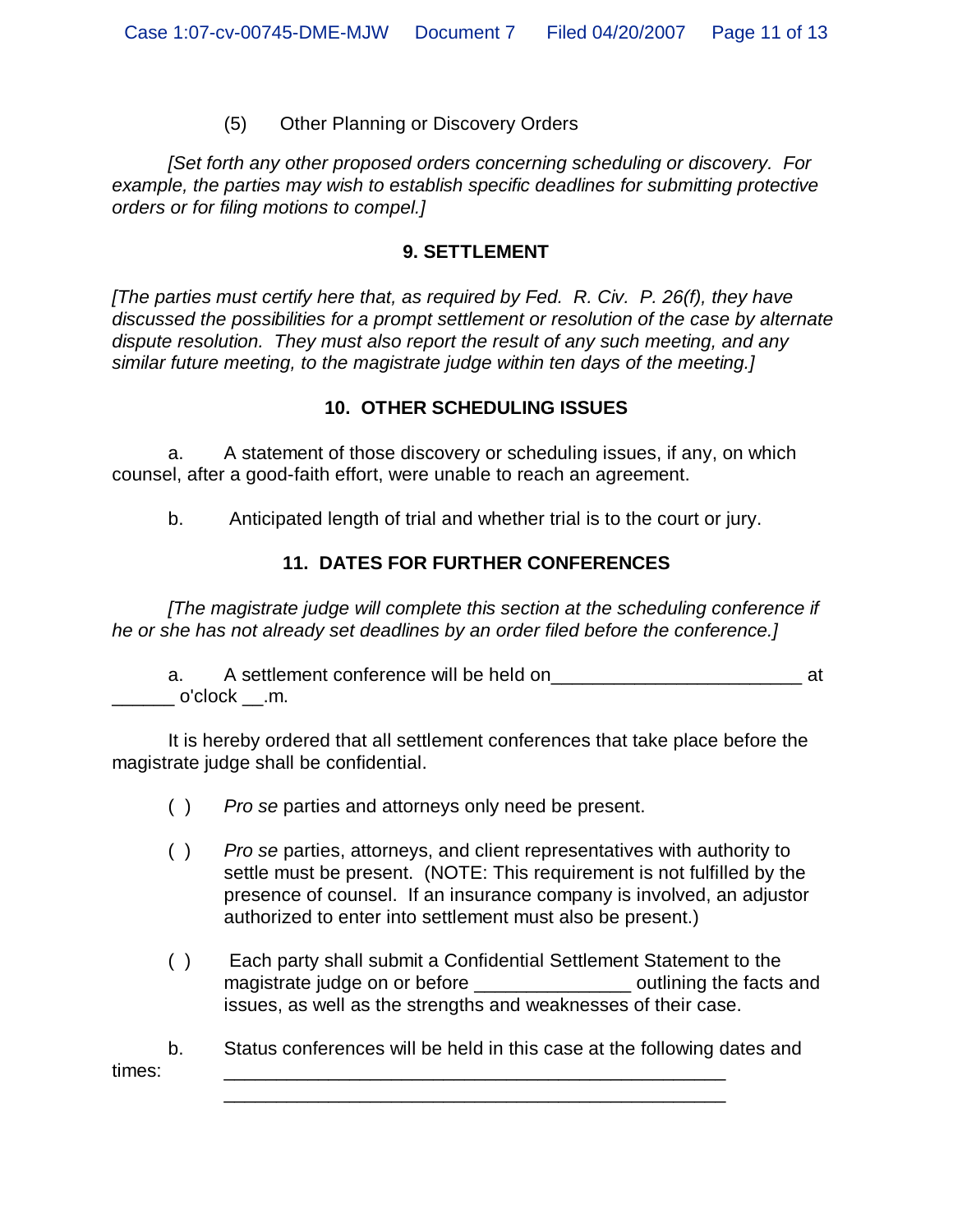c. A final pretrial conference will be held in this case on at o'clock .m. A Final Pretrial Order shall be prepared by the parties and submitted to the court no later than five days before the final pretrial conference.

# **12. OTHER MATTERS**

[*The following paragraphs shall be included in the scheduling order:]*

\_\_\_\_\_\_\_\_\_\_\_\_\_\_\_\_\_\_\_\_\_\_\_\_\_\_\_\_\_\_\_\_\_\_\_\_

In addition to filing an appropriate notice with the clerk's office, counsel must file a copy of any notice of withdrawal, notice of substitution of counsel, or notice of change of counsel's address or telephone number with the clerk of the magistrate judge assigned to this case.

Counsel will be expected to be familiar and to comply with the Pretrial and Trial Procedures established by the judicial officer presiding over the trial of this case.

In addition to filing an appropriate notice with the clerk's office, a *pro se* party must file a copy of a notice of change of his or her address or telephone number with the clerk of the magistrate judge assigned to this case.

With respect to discovery disputes, parties must comply with D.C.COLO.LCivR 7.1A.

The parties filing motions for extension of time or continuances must comply with D.C.COLO.LCivR 6.1D. by submitting proof that a copy of the motion has been served upon the moving attorney's client, all attorneys of record, and all *pro se* parties.

# **13. AMENDMENTS TO SCHEDULING ORDER**

*[Include a statement that the scheduling order may be altered or amended only upon a showing of good cause.]*

DATED this \_\_\_\_\_\_\_ day of \_\_\_\_\_\_\_\_\_\_\_\_\_\_\_ 200\_\_.

BY THE COURT:

United States Magistrate Judge

\_\_\_\_\_\_\_\_\_\_\_\_\_\_\_\_\_\_\_\_\_\_\_\_\_\_\_\_\_\_\_